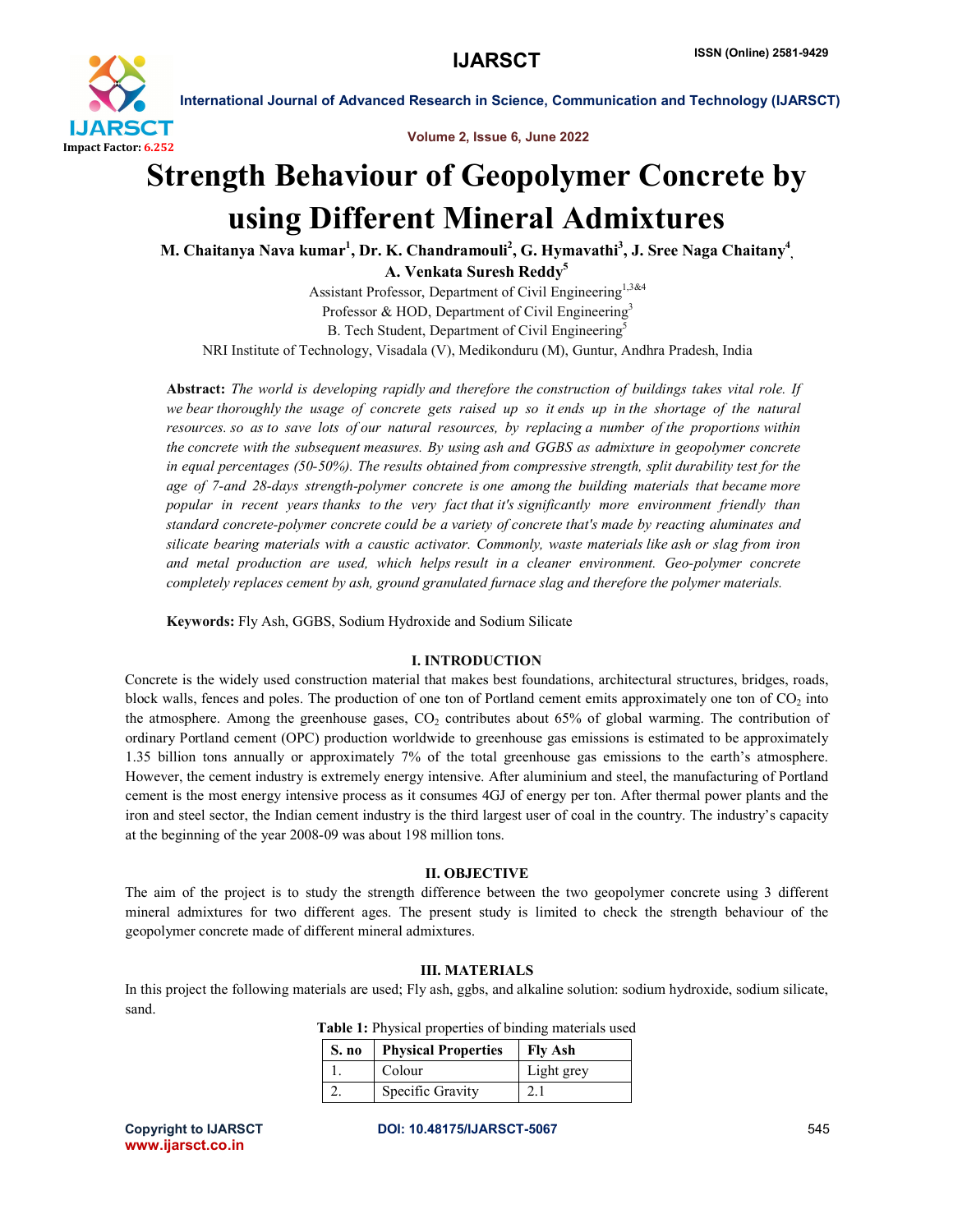

#### Volume 2, Issue 6, June 2022

#### Table 2: Physical properties of GGBS

| S.no | <b>Physical Properties</b> | ggbs  |
|------|----------------------------|-------|
|      | Colour                     | White |
|      | Specific Gravity           | 2.8   |

#### IV. EXPERIMENTAL RESULTS

#### 4.1 Compressive Strength Test

The cube specimens of 150mm x 150mm x150mmwere cast and tested in compression testing machine for 7 and 28days of curing period for different proportions of concrete mix and presented in table below. The test results for the compressive strength for the two mixes are presented in the below table

| S. no | <b>Molarity</b> | 7 days $(N/mm^2)$ | 28 days $(N/mm^2)$ |
|-------|-----------------|-------------------|--------------------|
|       | NC.             | 34.15             | 49.65              |
|       | 12M             | 39.19             | 56.08              |
|       | 14M             | 39.75             | 57.87              |
|       | 16M             | 40.56             | 58.11              |

# Table 3: Test Results for Compressive Strength

Table 4: Compressive Strength for Combination of Fly Ash and Ggbs

| S. No | Molarity | Age     | Split tensile strength results $(N/mm^2)$ |
|-------|----------|---------|-------------------------------------------|
|       |          |         | Flyash and ggbs                           |
|       |          | 7 days  | 4.38                                      |
|       | 16M      | 28 days | 6.84                                      |

# 4.2 Split Tensile Strength Test

At the age of 7 and 28days, the cylindrical specimens (150mm diameter x 300mm height) were tested for evaluating the split tensile strength. The test results for the split tensile strength for the two mixes are presented in the below table.

| S.no | Activator<br>Ratio | 7 days<br>(N/mm <sup>2</sup> ) | 28 days<br>(N/mm <sup>2</sup> ) |
|------|--------------------|--------------------------------|---------------------------------|
|      | NC                 | 3.37                           | 4.90                            |
|      | 12M                | 3.80                           | 5.48                            |
| 3    | 14M                | 3.86                           | 5.65                            |
|      | 16M                | 3.96                           | 5.68                            |

Table 5: Test results for split tensile strength

TABLE 6: Split tensile strength for combination of fly ash and ggbs

| S. No | Molarity | Age     | Split tensile strength results |
|-------|----------|---------|--------------------------------|
|       |          |         | Fly ash and ggbs $(N/mm^2)$    |
|       |          | 7 days  | 4.38                           |
|       | 16M      | 28 days | 6.84                           |

### V. CONCLUSION

1. In the context of this analysis, it is observed that geopolymer concrete made of fly ash and GGBS at 12 M of NaOH with alkaline ratio of 1:2 (NaOH/Na<sub>2</sub>SiO<sub>3</sub>) gives a compressive strength of 39.19Mpa & 56.08Mpa for 7days and 28days age.

www.ijarsct.co.in

#### Copyright to IJARSCT DOI: 10.48175/IJARSCT-5067 **546**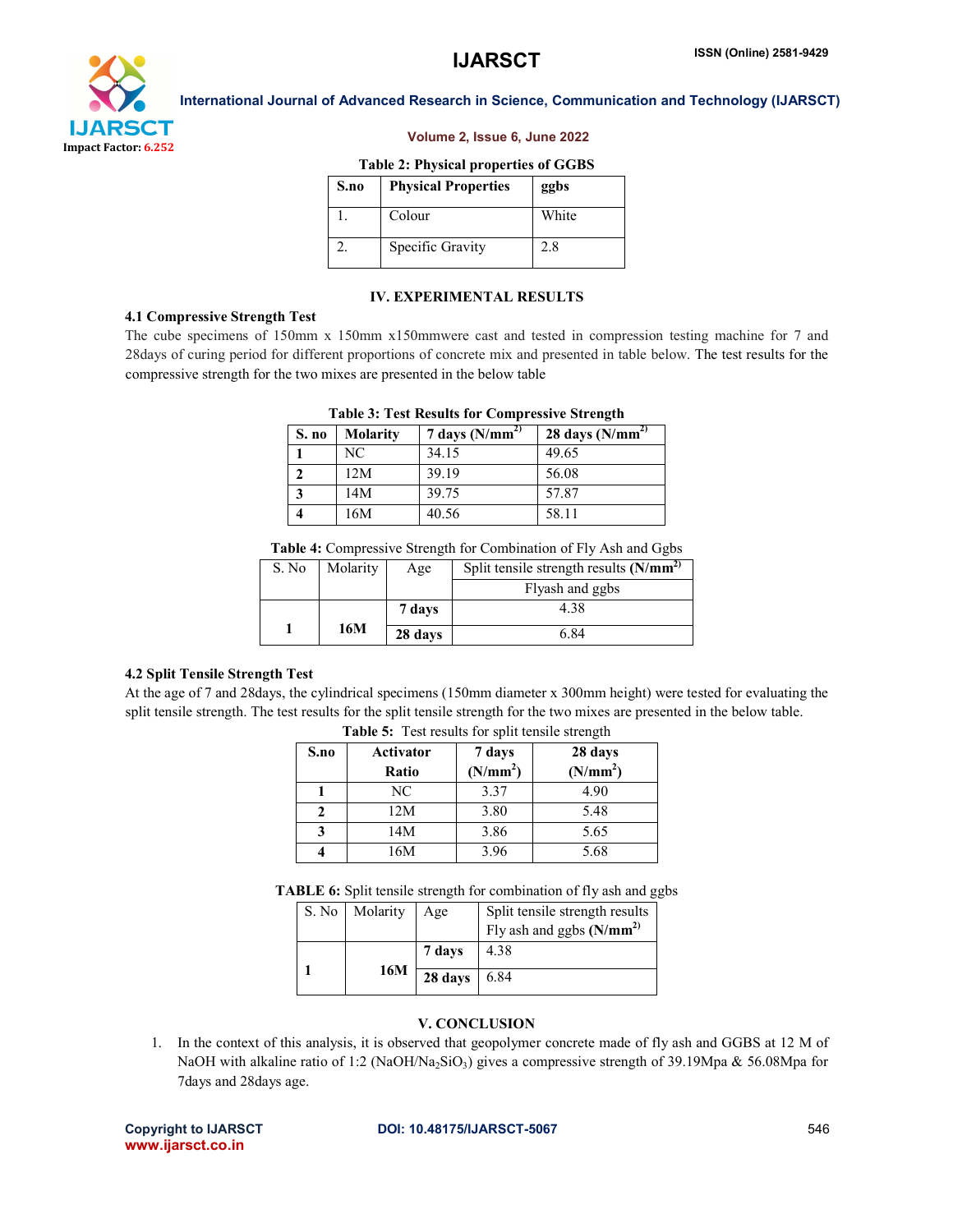

## Volume 2, Issue 6, June 2022

- 2. In the context of this analysis, it is observed that geopolymer concrete made of fly ash and GGBS at 14 M of NaOH with alkaline ratio of 1:2 (NaOH/Na<sub>2</sub>SiO<sub>3</sub>) gives a compressive strength of 39.75Mpa & 57.87Mpa for 7days and 28days age.
- 3. In the context of this analysis, it is observed that geopolymer concrete made of fly ash and GGBS at 16 M of NaOH with alkaline ratio of 1:2 (NaOH/Na<sub>2</sub>SiO<sub>3</sub>) gives a compressive strength of 40.56Mpa & 58.11Mpa for 7days and 28days age.
- 4. In the context of this analysis, it is observed that geopolymer concrete made of fly ash and GGBS at 12 M of NaOH with alkaline ratio of 1:2 (NaOH/Na<sub>2</sub>SiO<sub>3</sub>) gives a split tensile strength of 3.80Mpa & 5.48Mpa for 7days and 28days age.
- 5. In the context of this analysis, it is observed that geopolymer concrete made of fly ash and GGBS at 14 M of NaOH with alkaline ratio of 1:2 (NaOH/Na<sub>2</sub>SiO<sub>3</sub>) gives a split tensile strength of 3.86Mpa & 5.65Mpa for 7days and 28days age.

# **REFERENCES**

- [1]. Sujatha, Kannapiran. K and Nagan.S., "Strength assessment of heat cured geopolymer concrete slender column", Asian Journal of civil Engineering 13(5) (2012), 635-646.
- [2]. P. Chindaprasirt, Homwuttiwong.S, and Sirivivatnanon.V, "Influence of fly ash fineness on strength, drying shrinkage and sulfate resistance of blended cement mortar," Cement and Concrete Research, 34 (7) (2004), 1087– 1092.
- [3]. Hussin M., et al., Performance of blended ash geopolymer concrete at elevated temperatures. Materials and Structures, 48(3) (2015), 709-720.
- [4]. P. Chindaprasirt, T. Chareerat, S. Hatanaka and T. Cao, "High Strength Geopolymer Using Fine High-Calcium Fly Ash", Journal of Materials in Civil Engineering, 23(3) (2011), ASCE Journal,.
- [5]. Pattanapong Topark-Ngarm, PrinyaChindaprasirt and VanchaiSata, "Setting Time, Strength, and Bond of High-Calcium Fly Ash Geopolymer Concrete", Journal of Materials in Civil Engineering, 27(7), ASCE Journal, July 2015
- [6]. "Experimental Study on Partial Replacement of Cement with admixture", is published in IJER, 5(3), May-June, 2017, ISSN: 2321-7758.
- [7]. Study on Recycled Coarse Aggregate Concrete with is published in IJER, 8, (3), (2017), ISSN: 2321- 7758.
- [8]. Du Haiyan, Yang Lina, Gao Wanqi, Liu Jiachen, "Effects of characteristics of fly ash on the properties of geopolymer", Transactions of Tianjin University,Springer, 22(3) ( 2016), 261–267.
- [9]. C.S. Maneeshkumar, G. Manimaran, S. Prasanth, "An Experimental Investigation on GGBS and Flyash Based Geopolymer Concrete with Replacement of Sand by Quarry Dust", International Journal of Engineering Research and Applications, ISSN: 2248-9622, 5(5), 91-95 May 2015,
- [10]. Y.M. Liew, A.M. Mustafa Al Bakri, M. Bnhussain, M. Luqman, I. Khairul Nizar, C.M. Ruzaidi, Constr. Build. Mater., 3(7) (2012), 440.
- [11]. K.Arul priya, "Strength and Durability Studies of M-Sand and Fly Ash Based Geopolymer Concrete", International Journal of Trend in Research and Development, 3(3) (2016), ISSN: 2394-9333.
- [12]. Provis J L, Kilcullen A, Duxson P, Brice D G and van Deventer J S J 2012 Industrial & Engineering Chemistry Research 51(5) 2483-2486.
- [13]. Jun N H, Minciuna M G, Abdullah M M A, Jin T S, Sandu A V, Ming L Y 2017 Revista de chimie 68(10) 2367-72.
- [14]. Chen X, Sutrisno A and Zhu L 2017 Journal of the American Ceramic Society 100(5) 2285- 2295.
- [15]. Chiu Y P, Lu Y M and Shiau Y C 2015 Materials Research Innovations 19(5) 642-649.
- [16]. O. Boukendakdji, S. Kenai, E. H. Kadri, and F. Rouis, "Effect of slag on the rheology of fresh selfcompacted concrete," Construction and Building Materials,23(7) (2009)2593–2598,.
- [17]. H. Yan, W. Sun, and H. Chen, "effect of silica fume and steel fiber on the dynamic mechanical performance of high strength concrete," Cement and Concrete Research, 29(3) (1999)423–426.